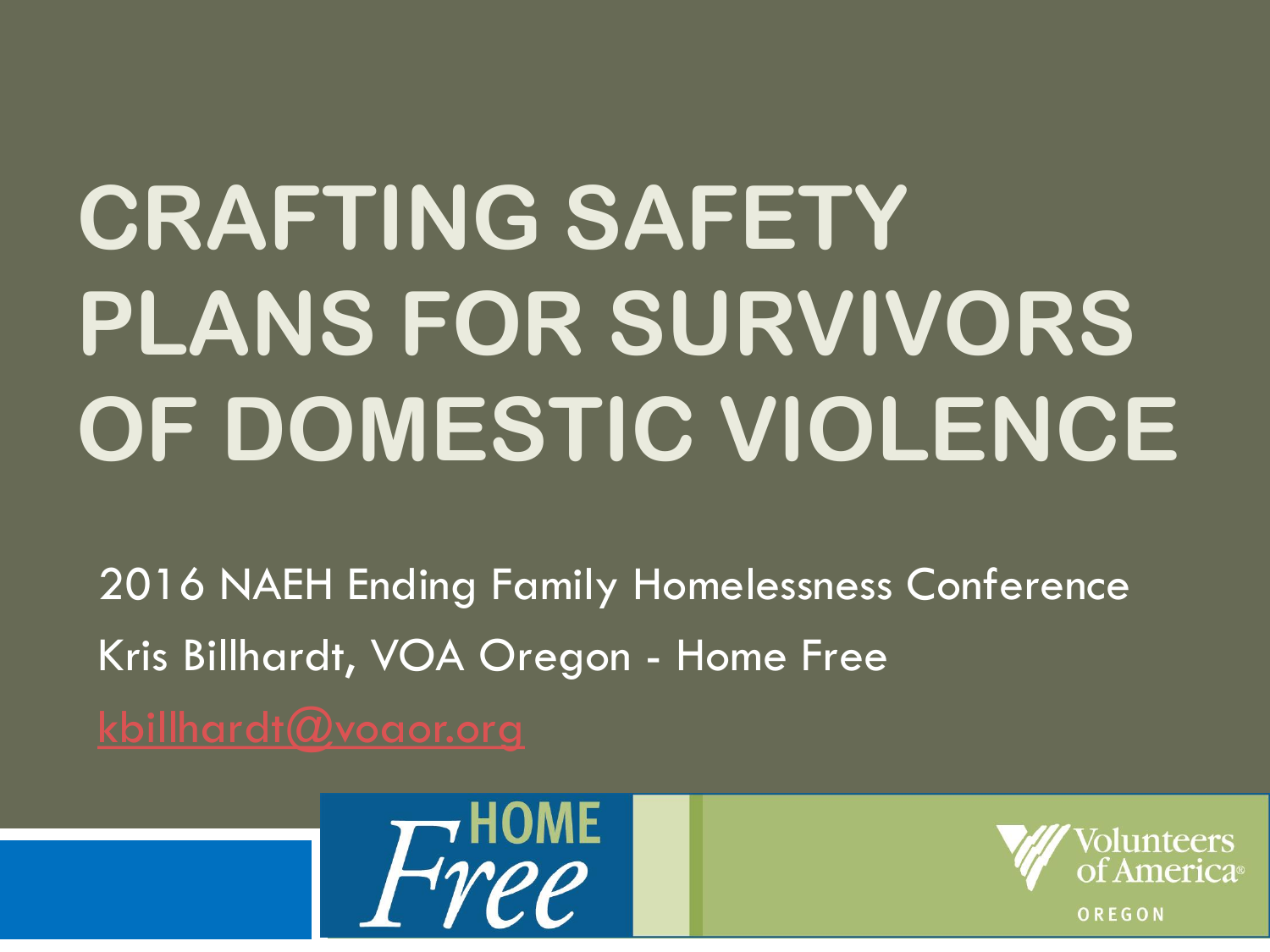## A Framework of Safety

- **Survivors can enter the housing services system safely and confidentially**
- **Homeless/housing programs have examined policies and approaches with survivor safety in mind**
- **Staff receive training to enhance sensitivity and reduce victim-blaming**
- **Partnerships are in place to better ensure attention to DV-related retention issues**

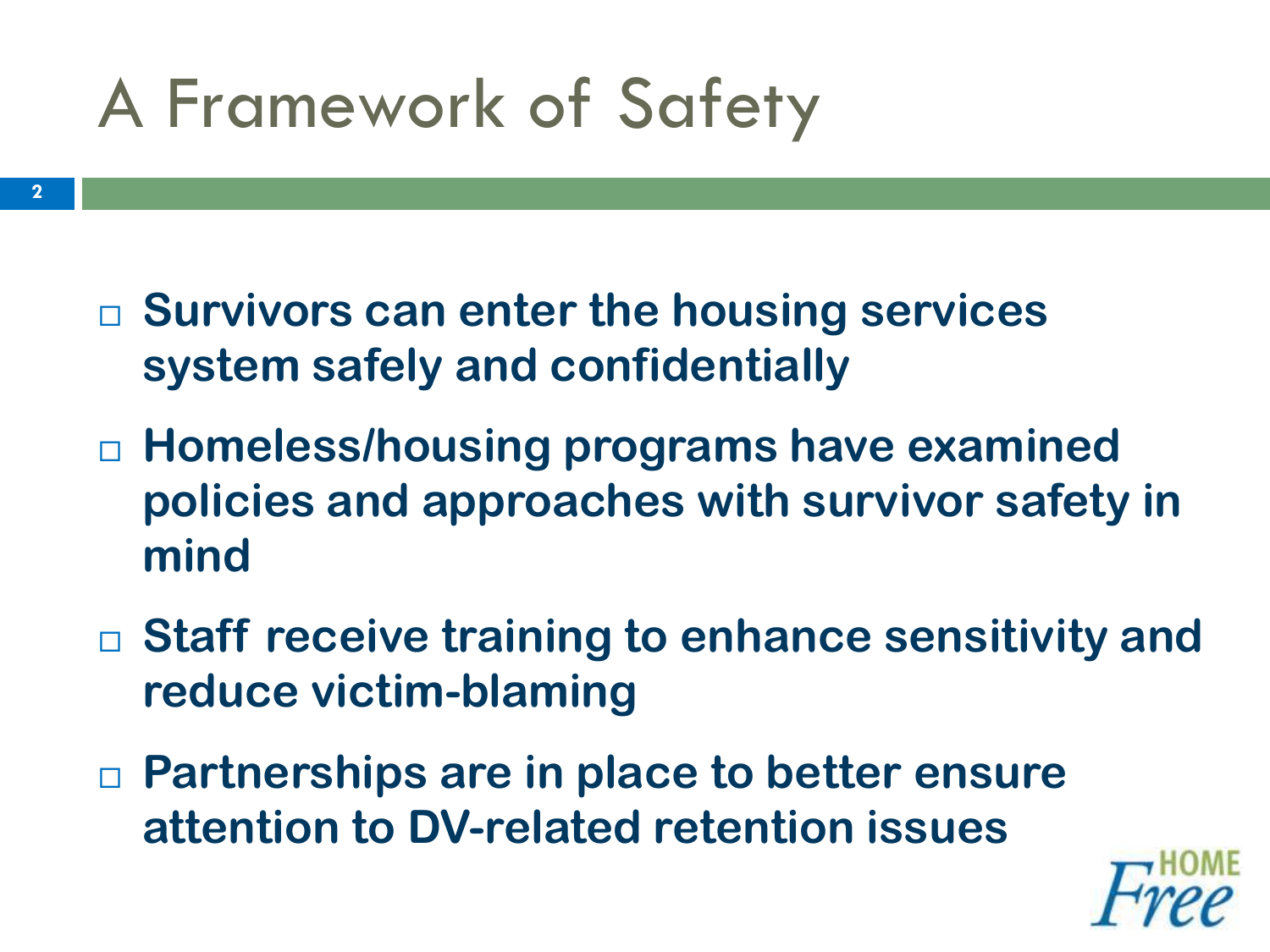#### Consider…

- **Multiple entry points/safe alternatives to central access**
- **A preliminary screen that includes DV risk assessment**
- **Separate intakes/case managers for couples**
- **Protocol for positive screens**
- **Transfer policy if DV is identified post-housing placement**
- **Housing location entails consideration of its safety to survivor**
- **Serious look at data-sharing**
- **Robust informed-consent process with Opt-in approach to HMIS**
- **Cross-training (DV/homeless-housing)**
- **Trauma-informed and flexible approach**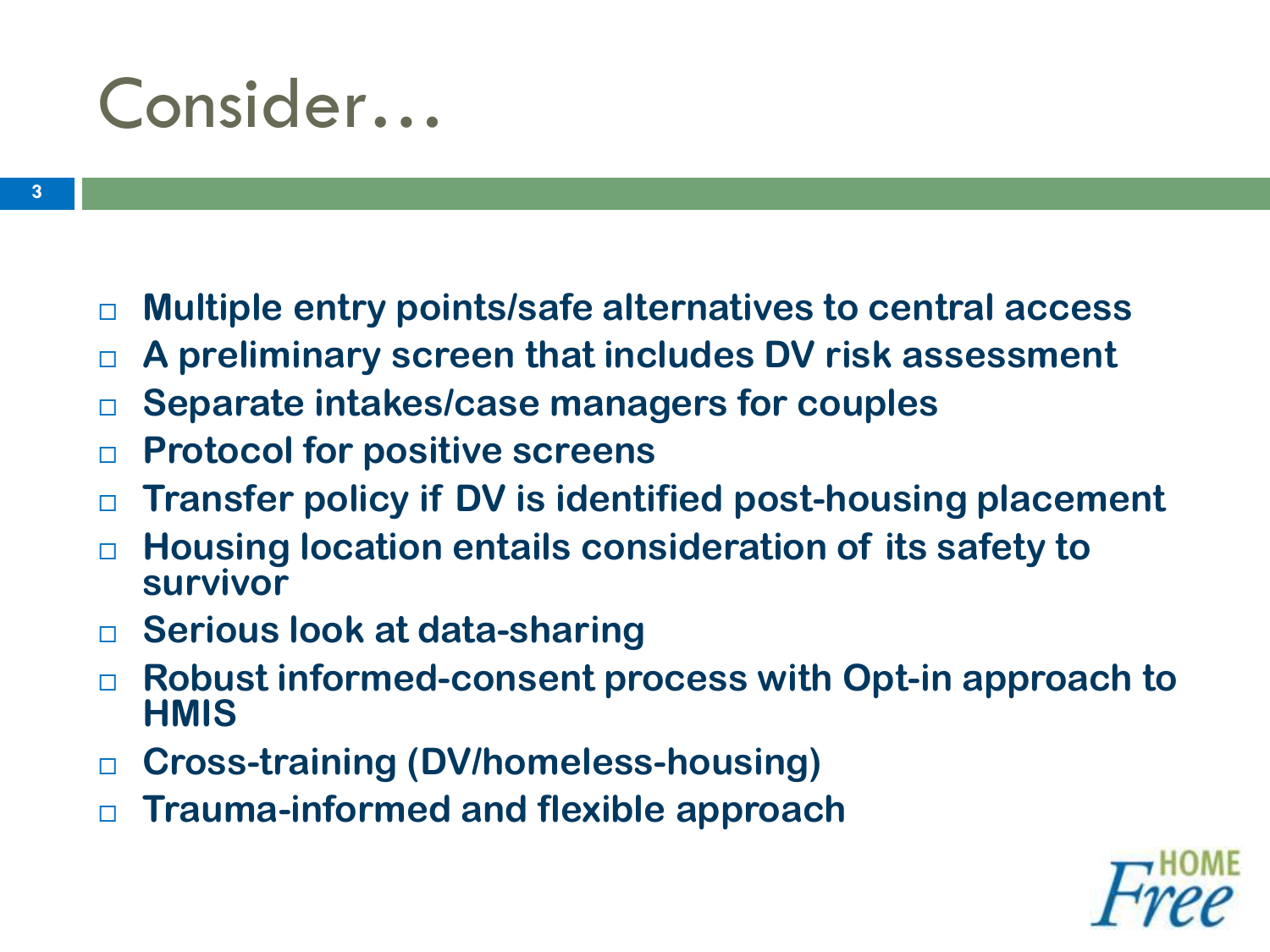# Why Safety Plan in my Homeless/Housing Program?

**4**

- **Fleeing or attempting to flee an abuser heightens the danger for DV survivors**
- **Safety planning can help survivors brainstorm new ideas for staying as safe as possible in her/his current situation**
- **Survivors do lots to keep themselves alive every day; same skills can be put to use in new living situation**
- **Talking through a plan can help identify highrisk situations and provide opportunities to mitigate the danger**

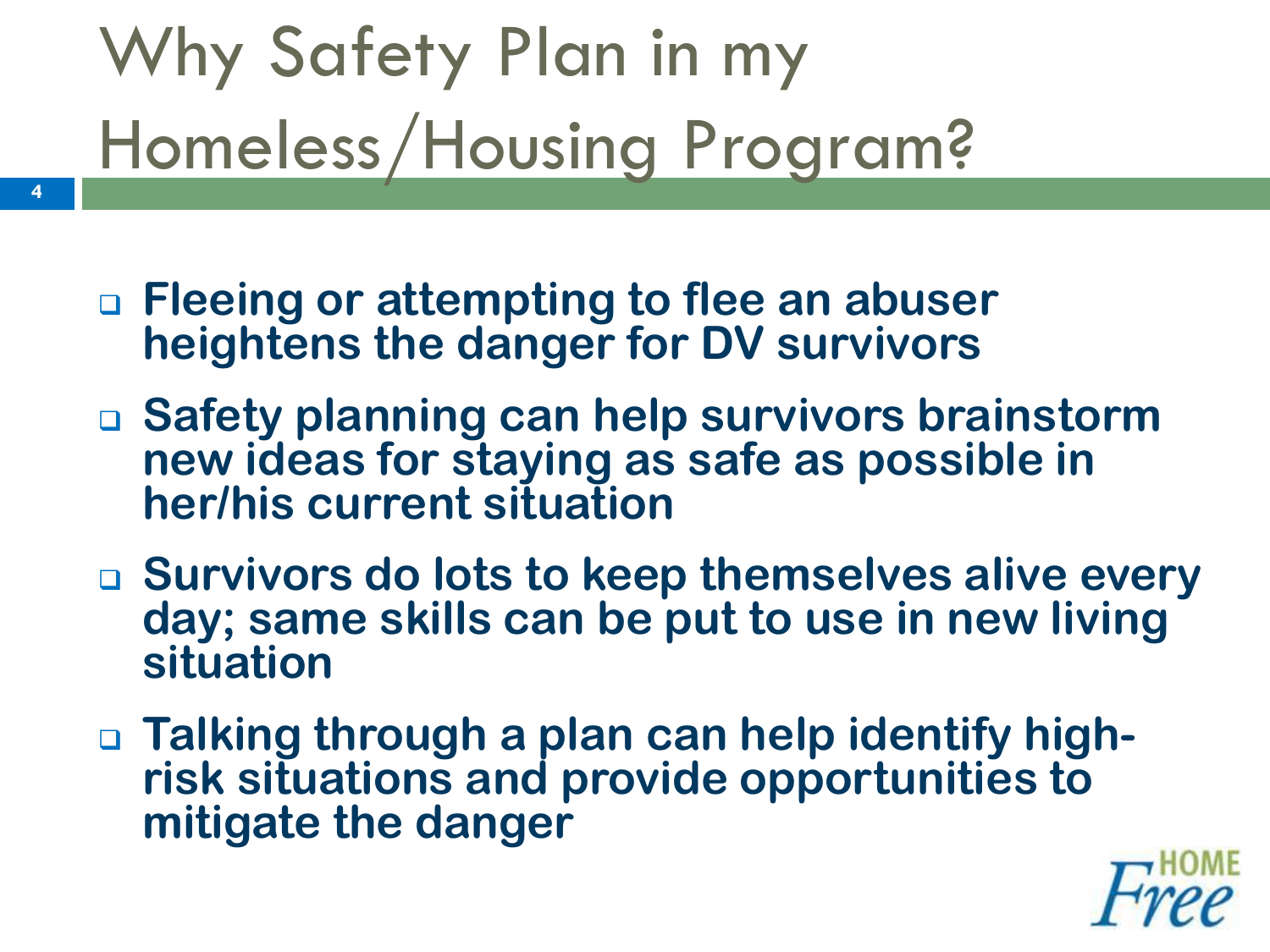## Safety Planning Basics

- **A conversation (not a hand-out or checklist)**
- **Doesn't guarantee safety, but looks at how to increase it**
- **Not a one-time deal; plan will change as circumstances change**
- **Individually tailored; survivor activities and abuser's tactics will guide the plan.**
- **Builds on survivors' abundant expertise**

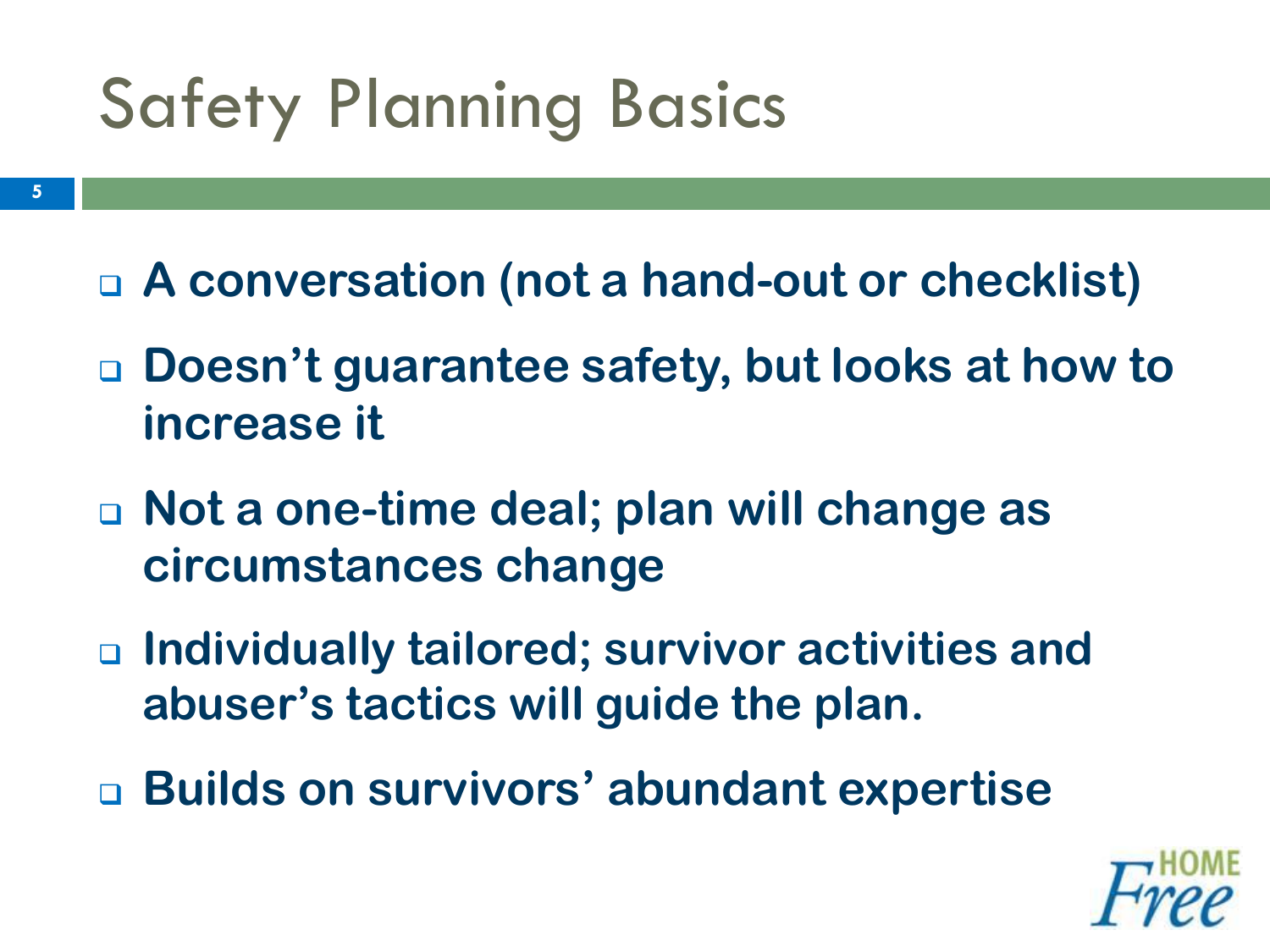#### In General …

#### **The survivor knows best.**

- **Safety plans require flexibility, creativity, and are ever-changing as situation evolves.**
- **Don't assume survivor will remember everything you talk about - ask if writing it down would be helpful AND if writing it down would be a safety risk.**
- **Incorporate children in the plan.**
- **Remember: one size does not fit all.**

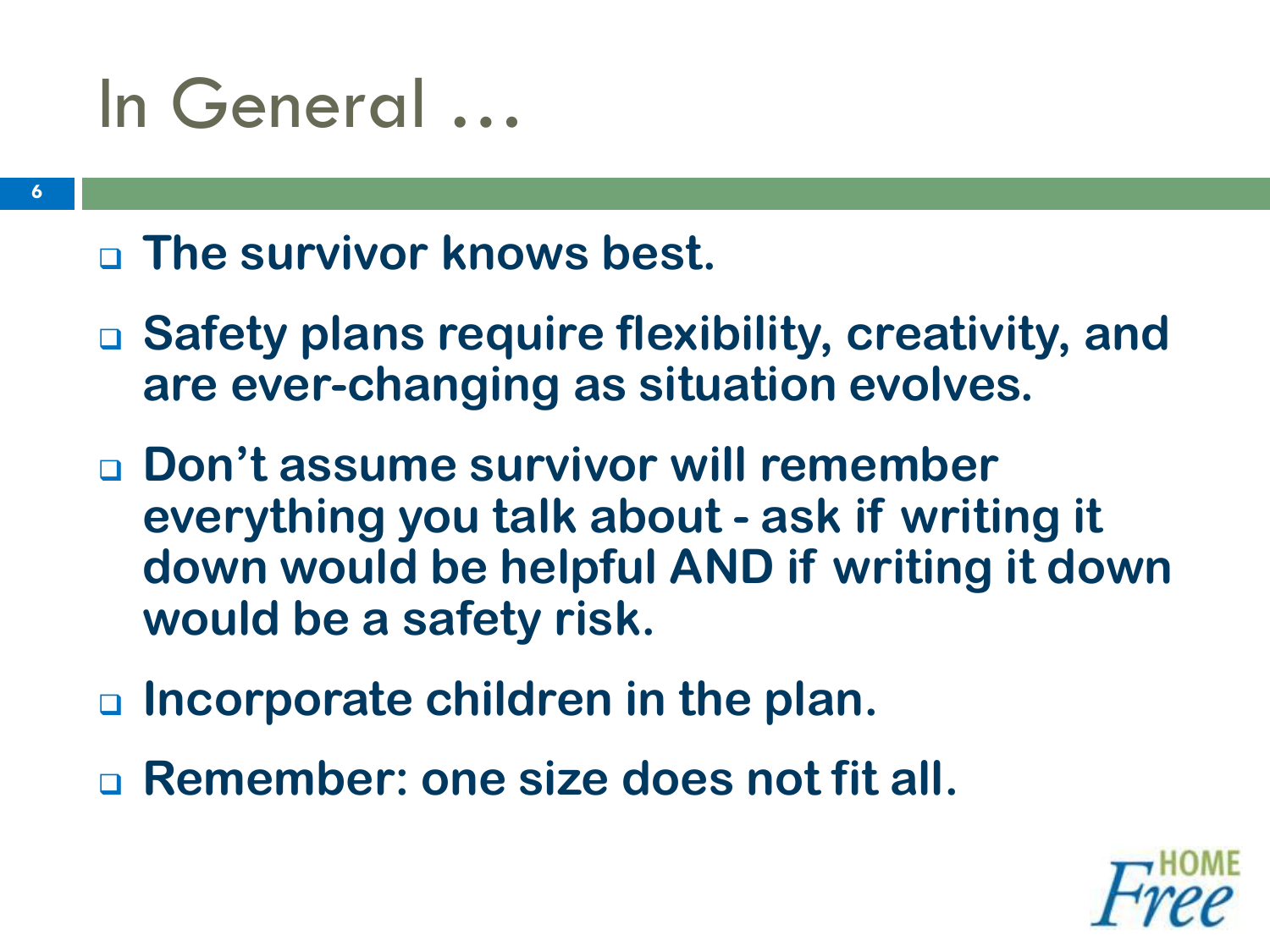### Starting the Conversation

- **7**
- **"Since you've been in our program, how safe have you been feeling?"**
- **"Thinking about your safety, what are you concerned about?"**
- **"What has your partner done in the past to make you unsafe?"**
- **"What are some things that you've done in the past to stay safe? What worked/didn't work?"**
- **"Do you have safe people you could involve in a plan?"**

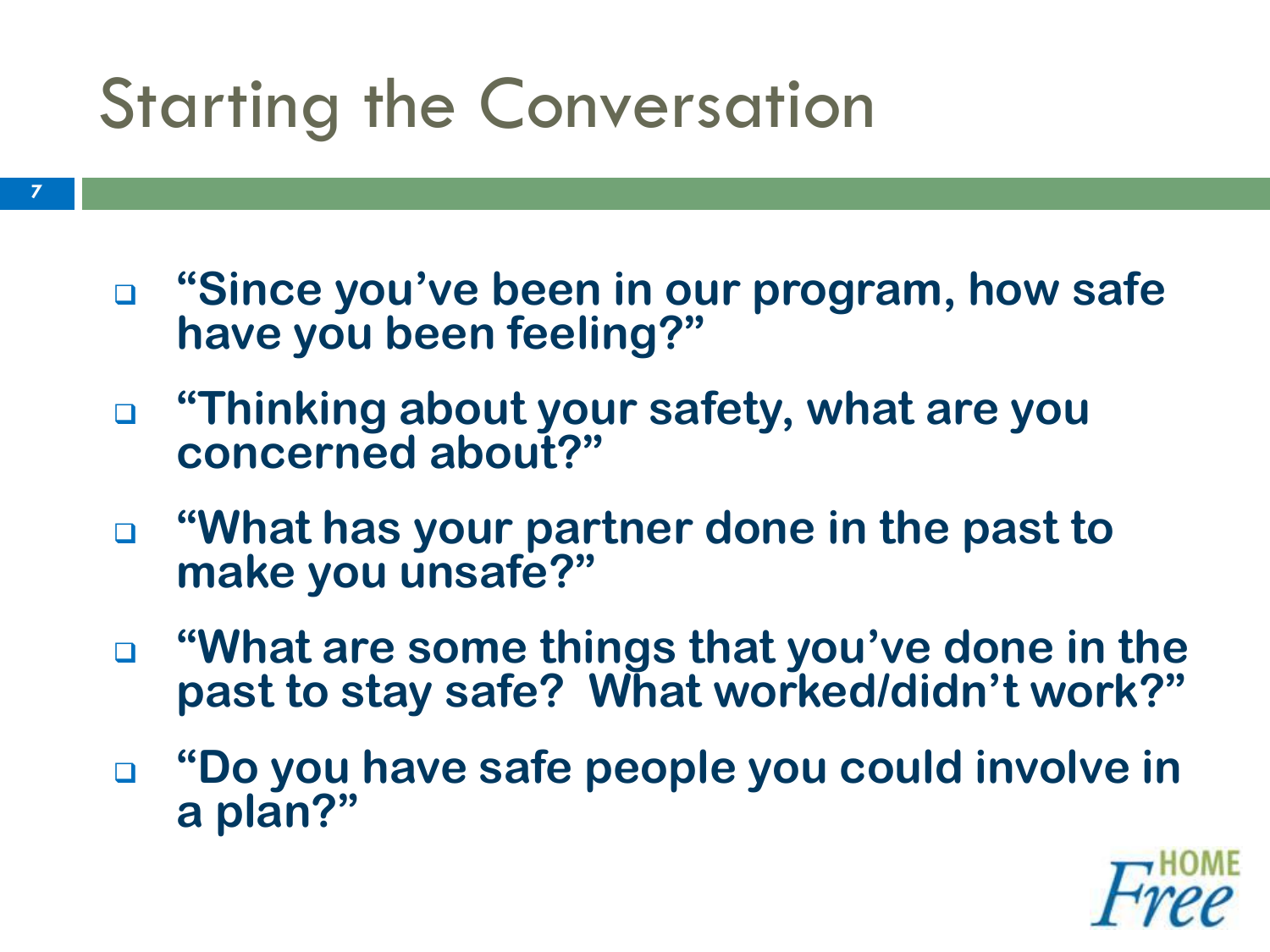#### Spark Ideas by Bringing In Information

**"I've worked with other survivors who…**

- **have carried around a 9-1-1 cell phone**
- **rehearsed a safety plan with their children**
- **taught their children how to call the police**
- **set up signals with neighbors**
- **changed daily routines**
- **parked their car where abuser can't block it in**
- **shared his/her photo with safe people**
- **kept copies of important documents in a safe place**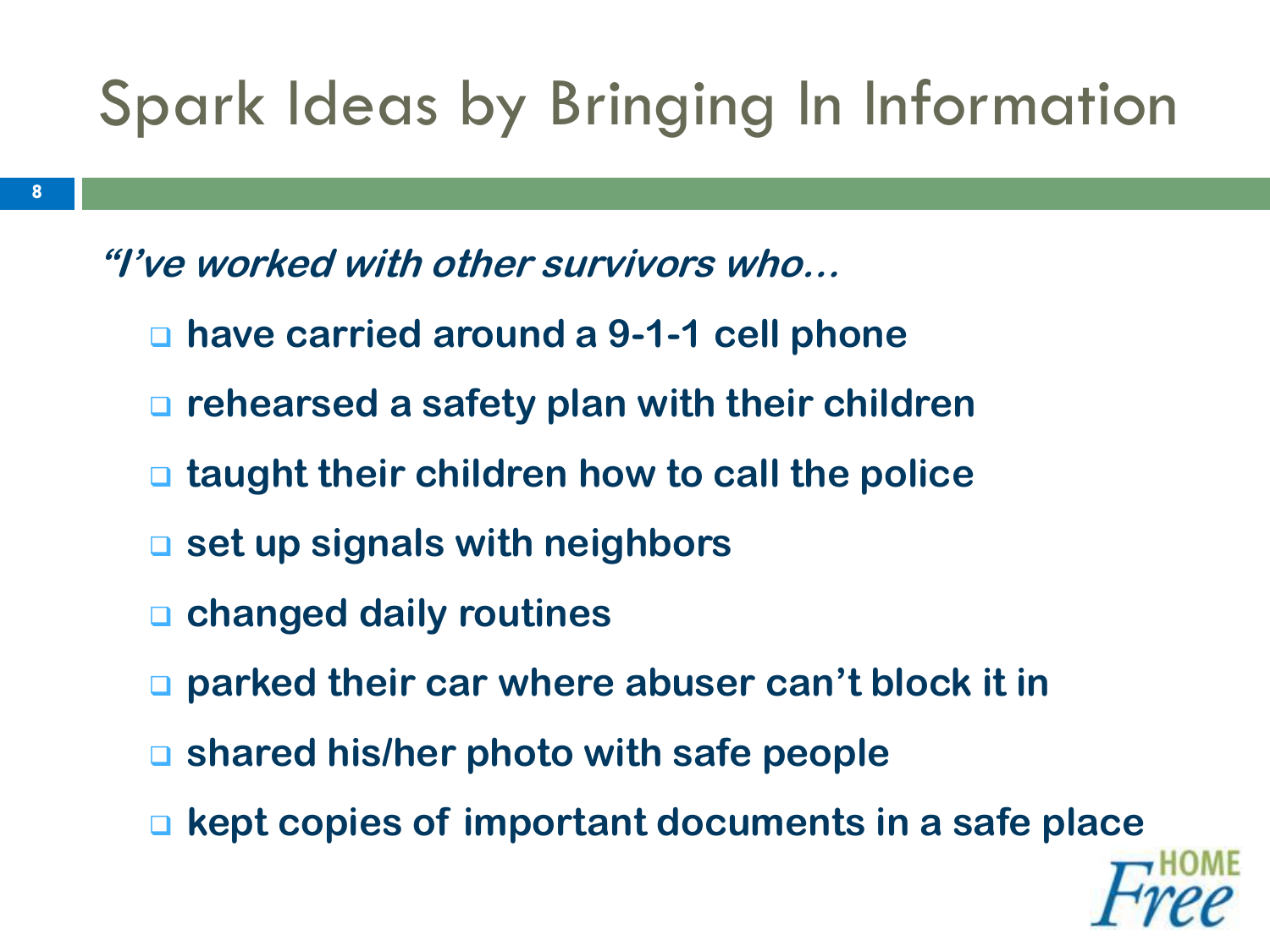## Addressing Emotional Safety

- Normalize how difficult the emotional aspect of **surviving DV can be.**
- **"For a lot of survivors, trauma can be triggered by everyday things - it can be alarming and exhausting. Has this been happening for you?"**
- "What have you been able to do for yourself in **that moment or afterwards?"**
- **Rehearse a self-care response for issues such as seeing perpetrator in public, or having to interact during scheduled contacts such as visitation exchanges, court, etc.**

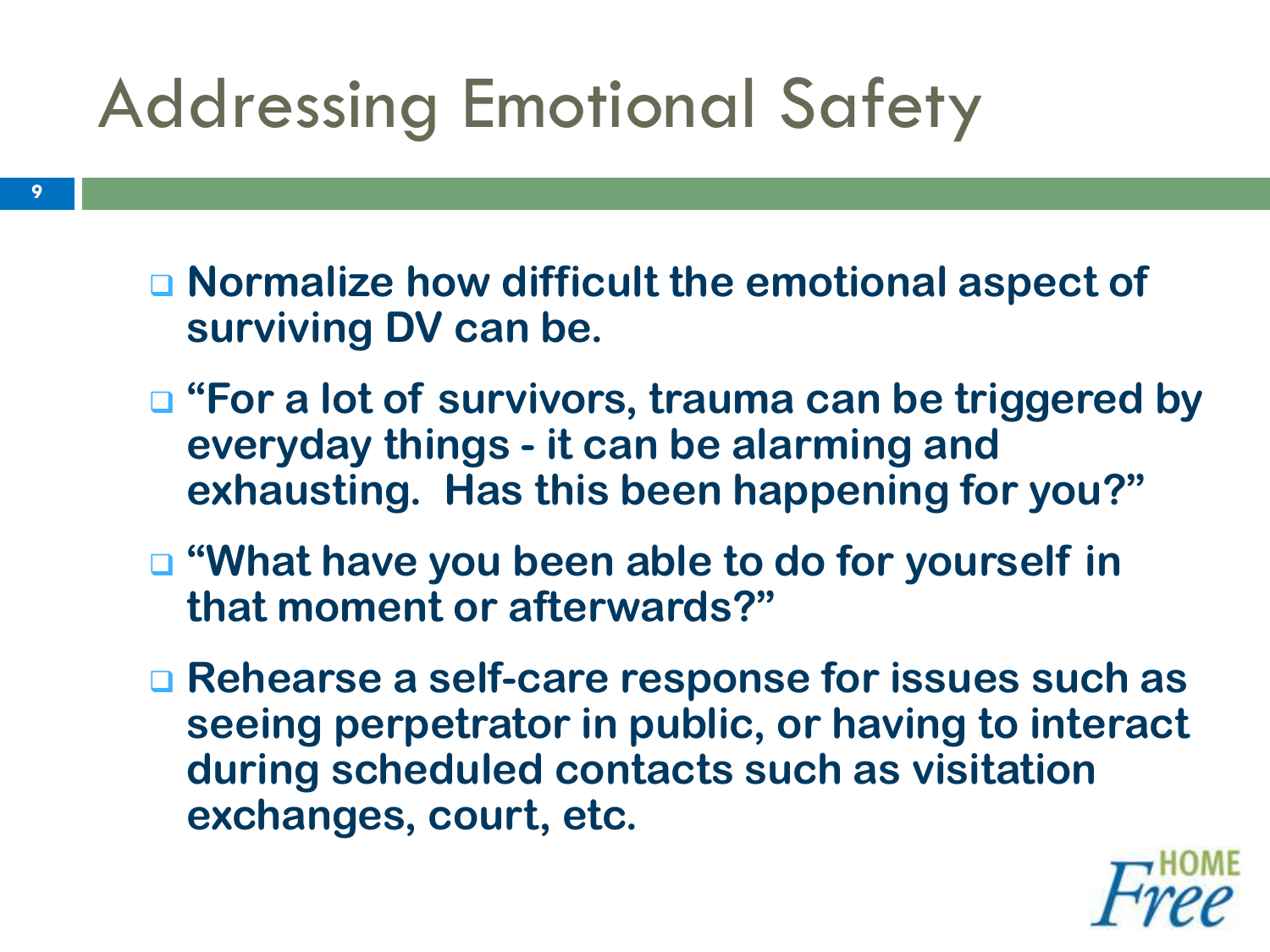# Working Together Safely

**10**

- **Talk with survivor about information-sharing you may need to do as part of the program**
- **Be sure the SP is the survivor's - not yours**
- **Thoroughly discuss safety of housing location**
- **For home visits**
	- Confirm the safety of the visit every time you visit
	- **Check out whether it's OK to leave a message**
	- **Be sure someone in your program knows where you are**
	- **Bring a minimum of stuff with you; avoid looking "socialworky"**
- **For mobile advocacy**
	- **Discuss with survivor how s/he wants to handle it if s/he sees someone s/he knows while you're in public location**